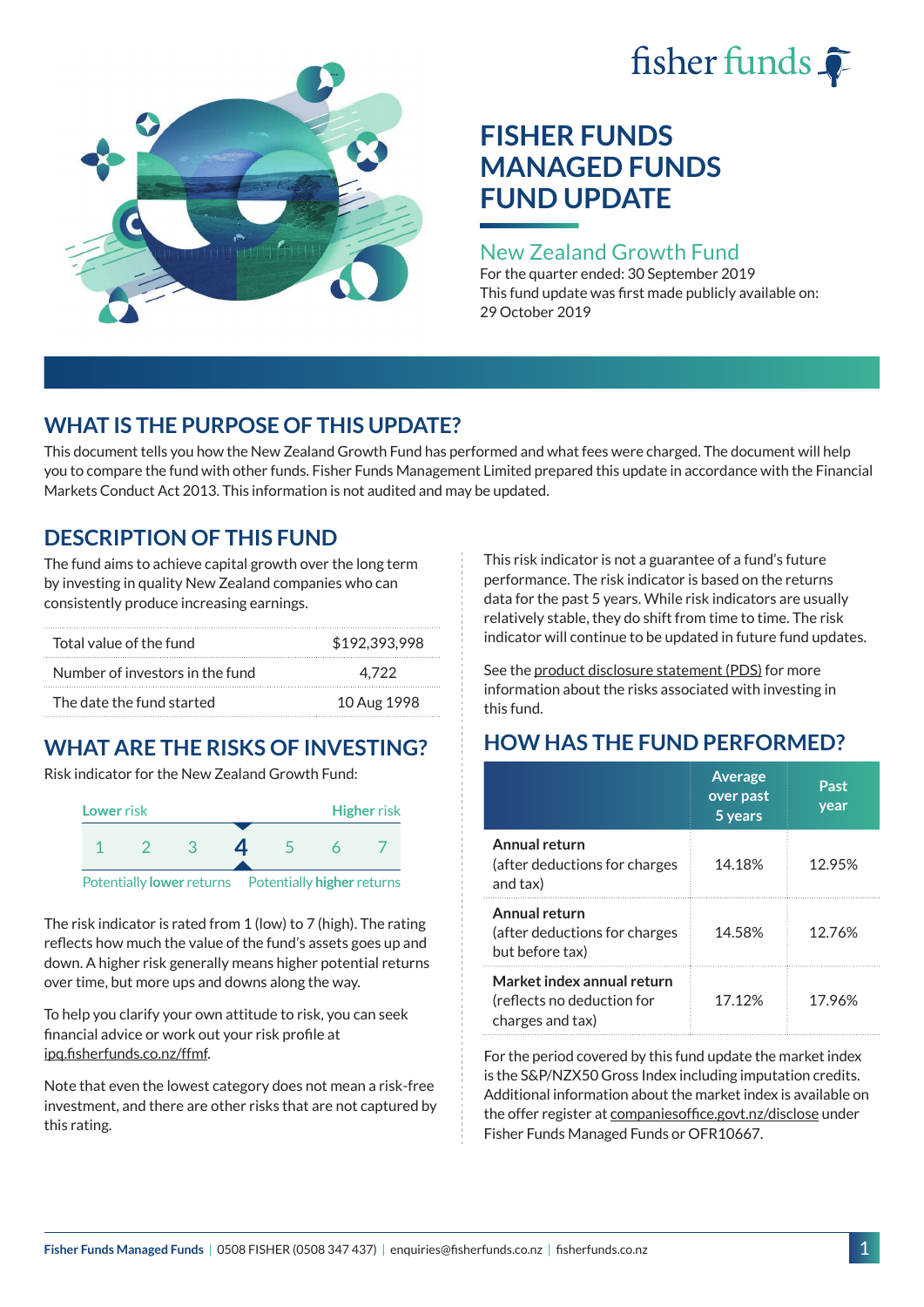## **ANNUAL RETURN GRAPH**



This shows the return after fund charges and tax for each of the last 10 years ending 31 March. The last bar shows the average annual return for the last 10 years, up to 30 September 2019.

**Important:** This does not tell you how the fund will perform in the future.

Returns in this update are after tax at the highest prescribed investor rate (PIR) of tax for an individual New Zealand resident. Your tax may be lower. The market index return reflects no deduction for charges and tax.

#### **WHAT FEES ARE INVESTORS CHARGED?**

Investors in the New Zealand Growth Fund are charged fund charges that include GST. In the year to 31 March 2019 these were:

|                                                       | % of net asset value |
|-------------------------------------------------------|----------------------|
| <b>Total fund charges</b>                             | 302%                 |
| Which are made up of:                                 |                      |
| <b>Total management and</b><br>administration charges | 1.42%                |
| Inding:                                               |                      |
| Manager's basic fee                                   | 1 27%                |
| Other management and<br>administration charges        | 0.15%                |
| Total performance-based fees <sup>1</sup>             |                      |

Small differences in fees and charges can have a big impact on your investment over the long term.

#### **EXAMPLE OF HOW THIS APPLIES TO AN INVESTOR**

Katie had \$10,000 in the fund at the start of the year and did not make any further contributions. At the end of the year, Katie received a return after fund charges were deducted of \$1,295 (that is 12.95% of her initial \$10,000). Katie did not pay other charges. This gives Katie a total return after tax of \$1,295 for the year.

#### **WHAT DOES THE FUND INVEST IN? Actual investment mix**

This shows the types of assets that the fund invests in.



#### **Target investment mix**

This shows the mix of assets that the fund generally intends to invest in.